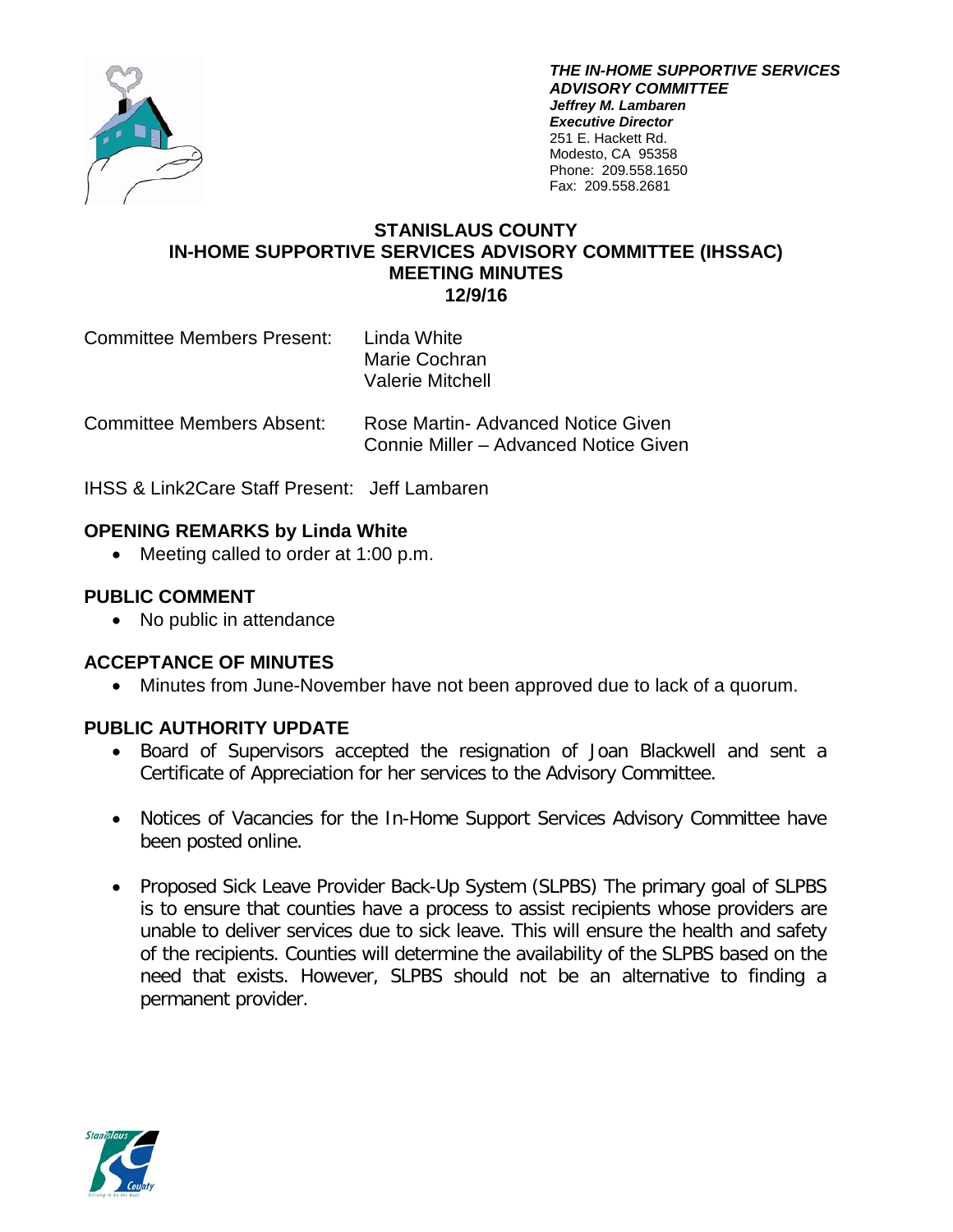- CMIPS Electronic Timesheets Project Timeline
	- o Recipients & Provider Design Input: October 2016
	- o Stakeholder Focus Groups with Labor Organizations and Recipients: December 2016
	- o Stakeholder Review: February 2017
	- o Pilot: May 2017
	- o Full Rollout: Late June 2017
- "Disability Among California Seniors" Legislative Analyst Office (LAO) November 2016
	- o A rapidly growing senior population and changing demographics of California Seniors Raise Issues about Long-Term Supports and Services System.
	- o Population of California seniors with disabilities project to grow faster than overall California senior population.
	- o California seniors turning 65 between 2015 and 2019 projected to spend 4.5 years on average with a disability.
	- o California specific projections are a necessary first step in planning for the gowning senior population.
- The electronic Visit Verification Provisions (EVV) H.R. 2646
	- o H.R. 2646-Helping Families in Mental Health Crisis Act of 2016, introduced by Rep Tim Murphy (R-PA-18)
	- o Passed in the House of Representatives 422-2 on July 7, 2016, the bill has not been considered by Senate.
	- o Proposes major changes to the Substance Abuse and Mental Health Services Administration, an agency within the U.S. Department of Health and Human Services, among other program changes related to mental health.
	- o Electronic Visit Verification (EVV for personal care and home health care services required by Title II, Section 207 of H.R. 2646-approximately 7 pates in a 155 page bill.
	- o Several other Senate and House bills have proposed similar EVV provisions for Medicaid and/or Medicare- funded programs. No bill containing EVV provisions has passed out of the Senate or House other than H.R. 2646

## **BUDGET UPDATE**

• None at this time

## **LEGISLATIVE UPDATE**

• None at this time